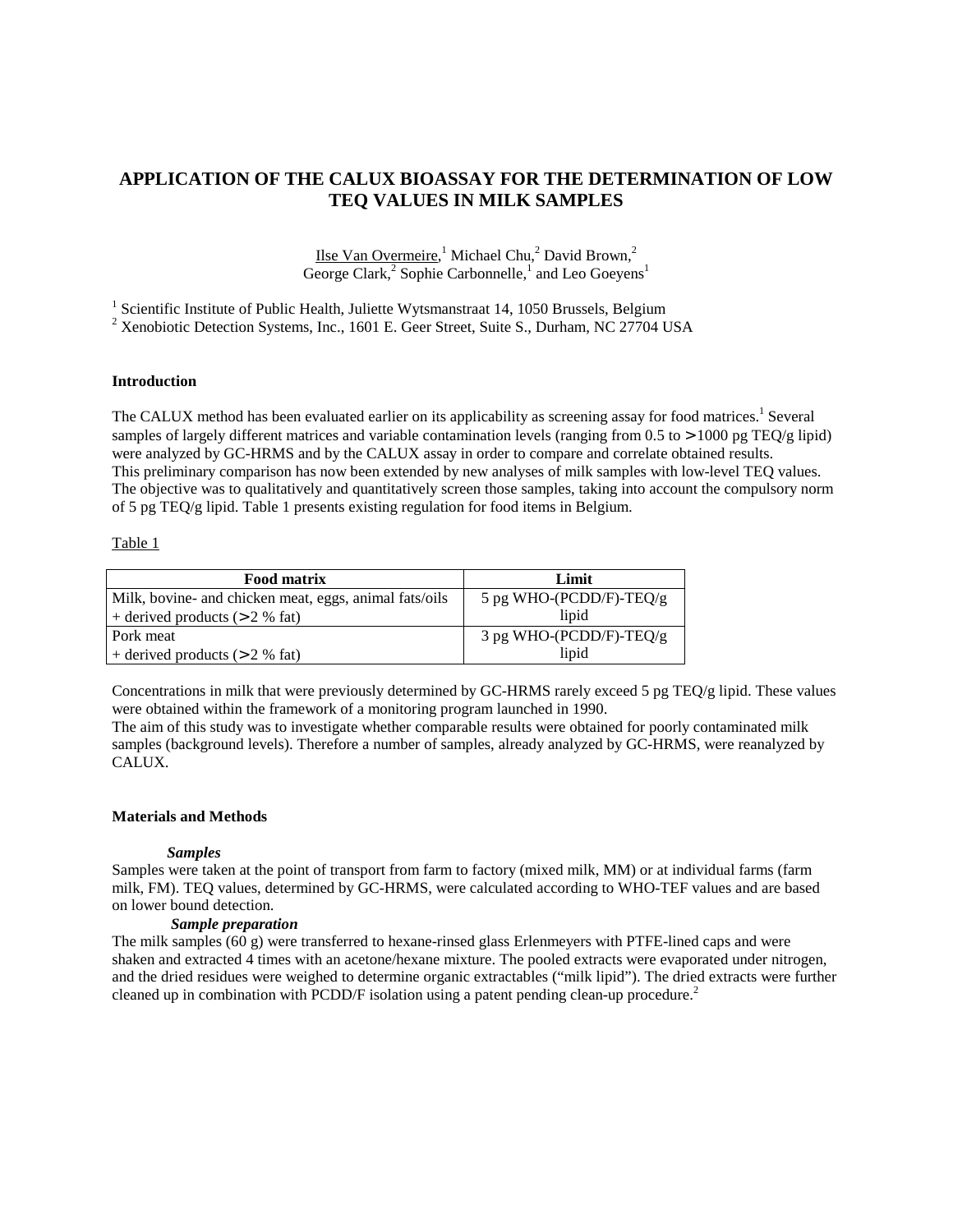#### *CALUX assay*

In the CALUX assay a genetically engineered cell line is used, which contains the firefly luciferase gene under trans-activational control of the aryl hydrocarbon receptor.<sup>3</sup>

The purified sample extracts in DMSO were suspended in cell culture medium prior to dosing monolayers of H1.L1.6 mouse hepatoma cells that were grown in 96-well culture plates. In addition to the samples, a 2,3,7,8- TCDD standard curve was generated on each plate. The plates were incubated for optimal induction of luciferase activity in a humidified  $CO<sub>2</sub>$  incubator. After incubation, the medium was removed and the cells were examined microscopically for viability. The induced luciferase activity was quantified using the luciferase assay kit from Promega.

#### *Data and statistical analysis*

The data for the 2,3,7,8-TCDD standard curve were fit to a sigmoid curve described by the Hill equation using least squares best fit modeling and responses of unknown samples were calculated as TCDD-TEQs by interpolation. The Spearman rank correlation coefficient was calculated in STATISTICA.

# **Results and discussion**

## *Correlation between CALUX and GC-MS results*

8 Milk samples with dioxin levels between 1 and 6 pg TEQ/g lipid, as determined by GC-HRMS, were analyzed in the CALUX assay. The correlation between the results obtained by CALUX and by GC-HRMS is shown in Figure 1.



The Spearman rank correlation coefficient was found to be  $0.94$  (p = 0.0048) indicating a good correlation between the results obtained by both techniques.

This correlation is in good agreement with results from a previous study using CALUX for the determination of TEQ levels in breast milk.<sup>4</sup> The TEQ values ranged from 25-60 pg TEQ/g lipid, what is significantly higher than the results of our study.

#### *Differences between chemo- and bio-analytical techniques*

A few aspects must be considered when GC-MS and CALUX results are compared:

It has been demonstrated that CALUX-REPs differ from the WHO-TEFs.<sup>5,6</sup>